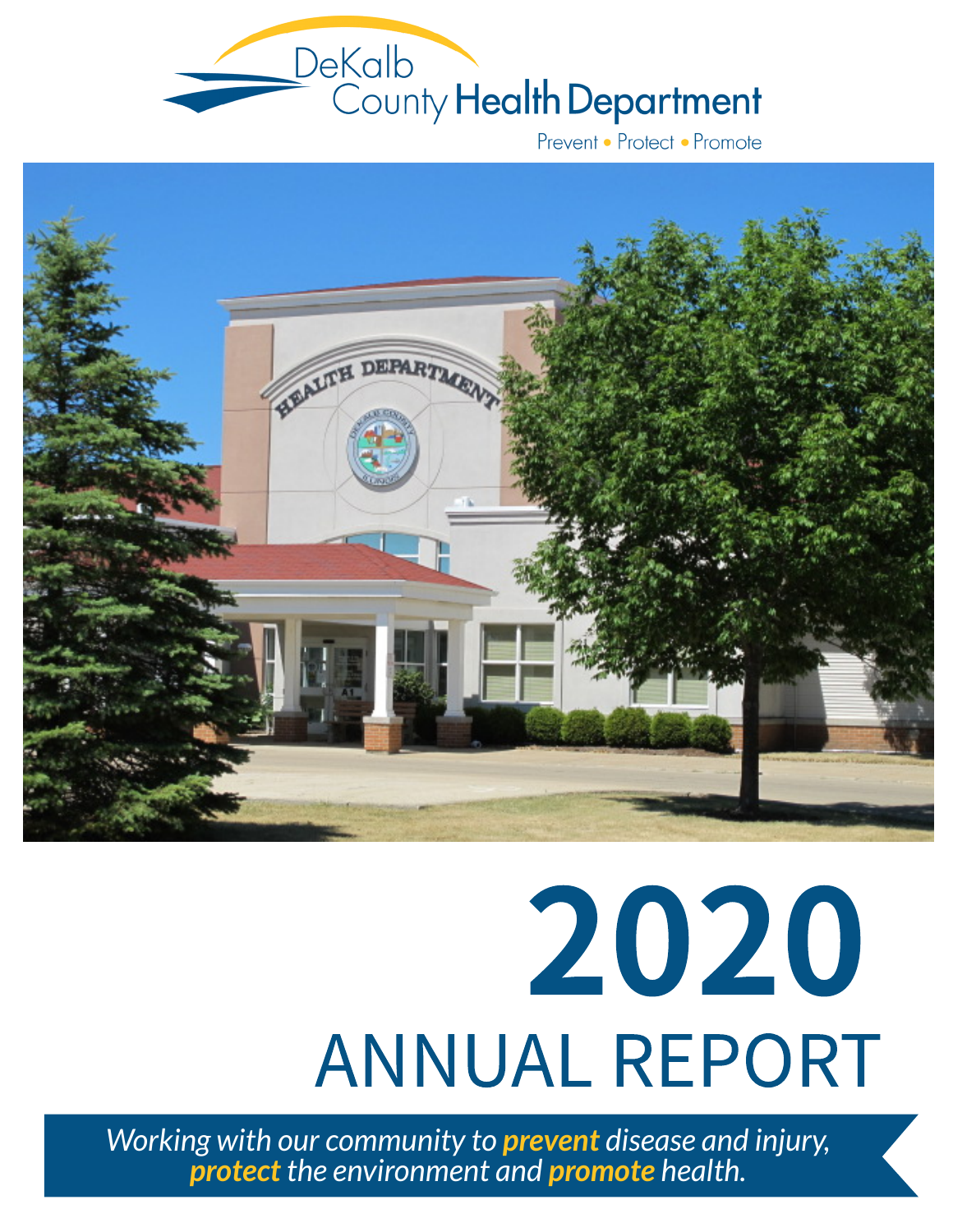# **2020 IN REVIEW**

#### **A Message from the Administrator**

#### To the Residents of DeKalb County:

We are pleased to present our Fifty-Fourth Annual Report which highlights the ways in which the DeKalb County Health Department works each and every day to improve health outcomes in our community.

In early March, when the World Health Organization declared a global pandemic, we began convening regular meetings with our Emergency Preparedness Team to plan for the initial phase of our pandemic response. On March 21, 2020, we received our first positive case in DeKalb County and beginning in April our work shifted dramatically to address the new COVID-19 related priorities at hand.

Our environmental and clinical service teams worked collaboratively as we focused on our initial response efforts and began implementing the recommended mitigation strategies. While many businesses and service organizations shifted to a remote work early on in the pandemic, DCHD staff remained on site to support the pandemic response and to continue to provide important guidance to the community and critical services for our clients.

In order to safely serve our clients, and in an effort to protect employees, we quickly adjusted our service model from a walk-in model to an appointment-based model and moved some of our services to phone-based and/or curbside. With the help from our valued community partners, we were able to serve our long-term care facilities and social service agencies by collecting and redistributing personal protective equipment and cleaning supplies. In addition, we focused heavily on ensuring various communication platforms were used to provide the public with the most up to date COVID-19 information and guidelines.

In late June, when COVID-19 response funding was released, we began to recruit and hire staff to support contact tracing and public information efforts. With COVID-19 related grants, we were able to hire a more robust case investigation and contact tracing team and were also able to secure additional staffing in the areas of Health Education and Health Protection. These COVID-19 specific grants also supported other resources needed to effectively respond, including necessary upgrades to our software and to our IT infrastructure.

In the Fall of 2020 as we experienced a significant surge in cases, we focused on case investigation and contact tracing, using an all-hands-on deck approach. While our Clinical Team focused on case management of positive cases and their close contacts, our Health Protection Team supported that work by assisting with outbreak investigations within local businesses. The Health Protection Team also had the primary responsibility of working with local businesses to provide education, guidance and follow-up enforcement of the identified resurgence mitigation strategies.

This report provides a three-year snapshot of service data to reflect the program level impact of the COVID-19 Pandemic. When I look back at the obstacles we have encountered thus far, I feel incredibly grateful for the level of support that we have received from the community including local agencies that were critical in supporting our response efforts. I am so very proud of our Public Health workforce as they have continued to step up to every challenge that has come our way.

While it is almost impossible to effectively put the first ten months of the Pandemic Response into words, we hope this report helps to highlight our Public Health response to the COVID-19 pandemic in 2020. We would like to thank our Health Department staff, our valued community partners, the elected and appointed officials and the residents of DeKalb County for their ongoing support and commitment to public health.

Lisa Gonzalez, MPH Derryl Block, RN, PhD Administrator **President** DeKalb County Health Department DeKalb County Board of Health

### **DeKalb County Board of Health 2020**

| Derryl Block, RN, PhD- President     | Lorraine Daly, RN     | Jessica Harrill, JD |
|--------------------------------------|-----------------------|---------------------|
| Heather Breuer, DMD - Vice President | Carlos Dominguez, DMV | Paul Stromgborg, MD |
| Lizy Garcia - Secretary              | Erik Englehart, MD    | Anita Zurbrugg      |
| Rukisha Crawford                     | Patricia Faivre       |                     |



Lisa Gonzalez, MPH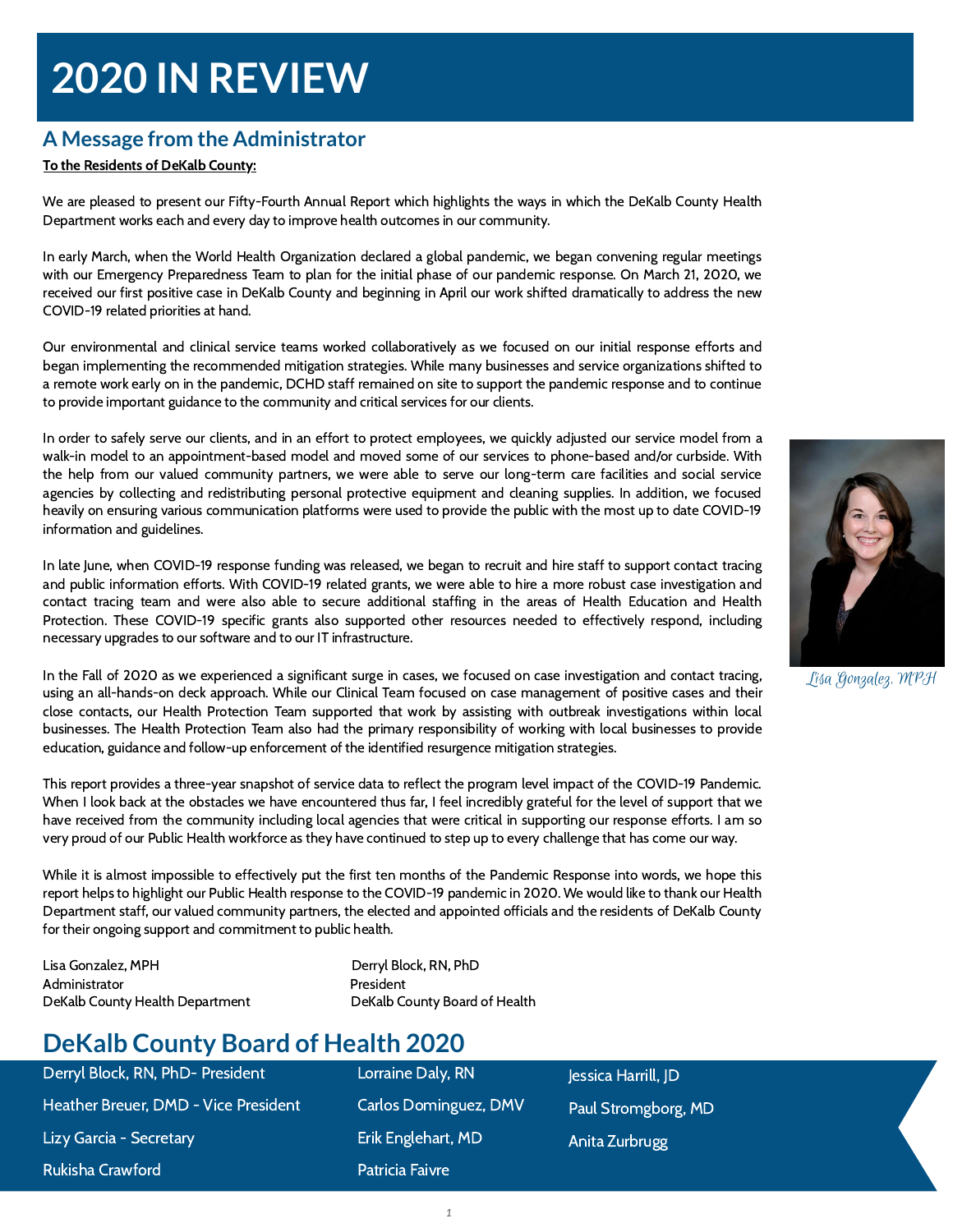#### Incident Management

On March 6, 2020, DeKalb County Health Department activated it's Emergency Operations Center. Public Health functions were activated as necessary throughout the pandemic including meeting with local leaders and the Incident Command team as necessary.

#### Information Management

Emergency public information and warning information was reviewed and shared via social media, press releases, Health Department website, educational presentations, interviews, and more.

Updated guidance and information was shared with community partners including distribution of static window clings to local businesses and the Chamber of Commerce to educate the public on COVID-19 symptoms and when to stay home.

The Health Department provided individual agency consultation and site visits to help agencies interpret and implement Statewide guidance. This was extremely important during Restore Illinois and various mitigation phases especially since guidance was constantly evolving.

#### Countermeasures and Mitigation

Over 213,000 Personal Protective Equipment (PPE) items were distributed to law enforcement agencies, long-term care facilities and social service agencies. PPE was received from the Strategic National Stockpile, community donations and local funding opportunities.

Nearly 5,500 COVID-19 kits were distributed to community members at testing sites, food pantries, or at other community agencies. The COVID-19 kits consisted of various items including thermometers, hand sanitizer and disinfectant wipes.

Almost 6,000 ounces of hand sanitizer was distributed to agencies throughout the County. In collaboration with community volunteer groups, the Health Department collected cloth masks for distribution to individuals and organizations.

At the end of 2020, Health Department staff prepared and planned for the anticipation of receiving and administering the COVID-19 vaccine. Vaccination planning expanded on existing written policies and procedures. In December of 2020, the Health Department received it's first shipment of COVID-19 vaccine that immediately went to the local hospital system for vaccination of healthcare personnel.

#### Biosurveillance & Epidemiological Investigation

Health Department staff conducted contact tracing and case investigations on individuals positive with COVID-19 and their close contacts. Staff investigated 60 COVID-19 outbreaks throughout the County in various settings. Over 6,700 cases of COVID-19 were identified in DeKalb County residents in 2020. Each case requires a case investigation including identifying and contacting all contacts of the positive individual. Individuals and contacts are provided with isolation/quarantine guidelines.

Health Department staff provided COVID-19 testing to individuals, congregate settings, and outbreak situations. Staff conducted over 1,200 COVID-19 tests in 2020. Staff coordinated with community agencies to establish nine mobile testing sites throughout the County.

- January 24: Illinois reports first case of COVID-19
- March 11: The World Health Organization declares the outbreak a pandemic
- March 13: President Trump declares a national emergency.
- March 17: Illinois reports first death and first outbreak in a long-term care facility
- March 20: Governor Pritzker orders a Stay at Home order
- March 21: DeKalb County reports first COVID-19 case
- April 6: DeKalb County reports first COVID-19 death
- May 24: DeKalb County reports first long-term care facility outbreak
- December 28: DeKalb County receives first shipment of the COVID-19 vaccine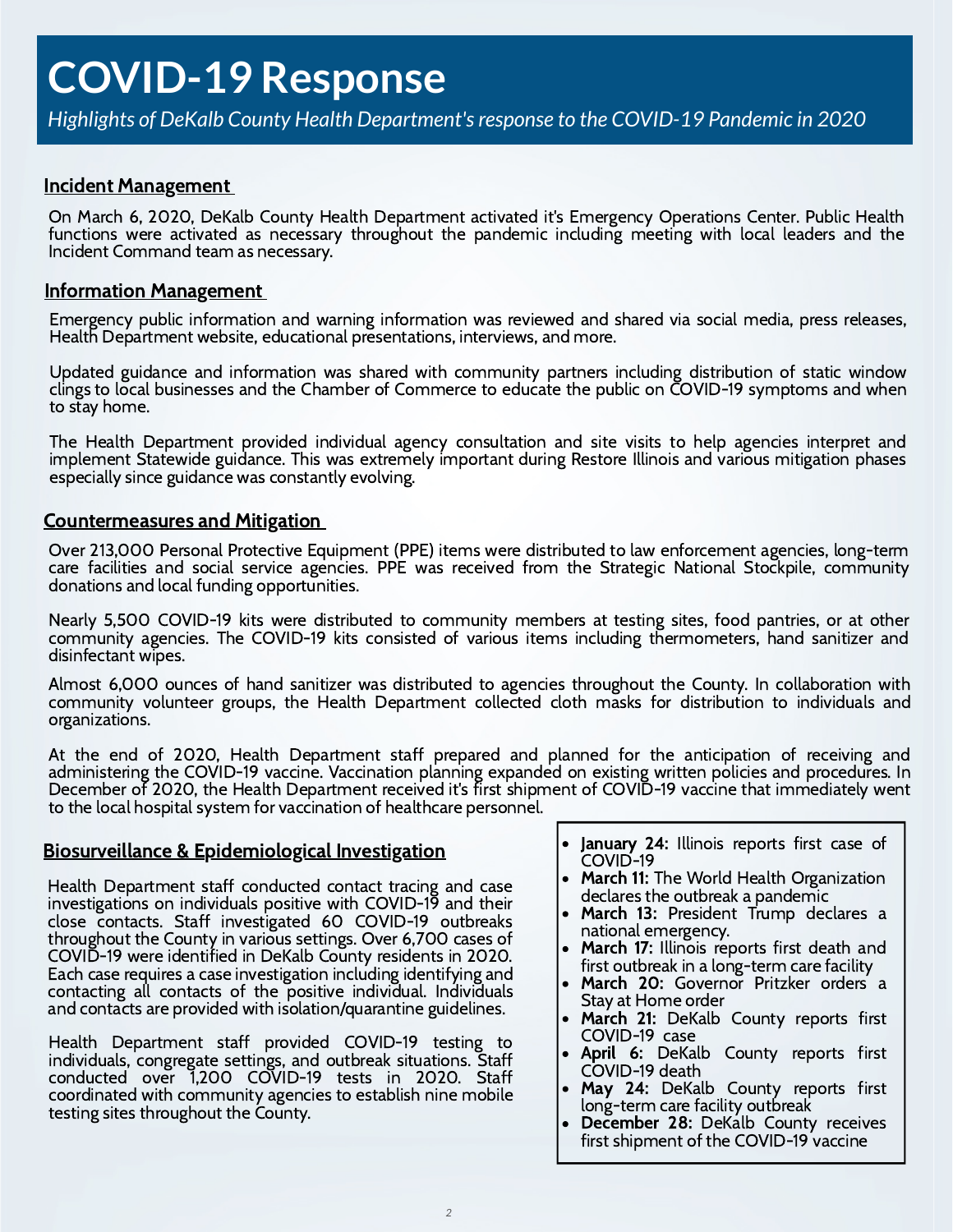# **HEALTH PROTECTION**

#### Food Service Sanitation Program

Licenses and inspects food establishments, including temporary food vendors. Educates the public about safe food handling, preparation and storage.

#### Potable Water & Sewage Disposal

Ensures proper installation and repair of privately owned wells and sewage disposal systems. Prevents the transmission of disease caused by exposure to sewage and contaminated drinking water.

### 2018 · 2019 · 2020

| food establishments licensed                       | 554   | -570  | 586 |
|----------------------------------------------------|-------|-------|-----|
| routine, follow-up &<br>temporary food inspections | 1,266 | 1.150 | 336 |

| 23                                   | 40 | 44  |
|--------------------------------------|----|-----|
| 4                                    | 12 | 12  |
| water samples obtained & tested $49$ | 61 | 118 |
| 56                                   | 26 | 60  |
| 24                                   | 19 | 34  |
| 23                                   | 33 | 38  |
|                                      |    |     |

#### Animal Control Program

The goal of Animal Control is to prevent the spread of rabies through vaccinations and education and support a database of registered dogs and cats. AC staff are responsible for enforcing county ordinances and state laws pertaining to animal-related complaints. Investigations are done regarding nuisance complaints, allegations of animal cruelty or neglect, as well as reports of stray, roaming or injured animals; or dangerous, vicious or biting animals.

| dogs registered for three years         | 3,116 | 3,271 | 3,099 |
|-----------------------------------------|-------|-------|-------|
| dogs registered for one year            | 5,623 | 5,593 | 5,778 |
| animal bites reported<br>& investigated | 177   | 234   | 221   |
| sick-injured wildlife handled           | 90    | 65    | 88    |
| dogs/cats handled                       | 122   | 186   | 137   |
| bats removed                            | 67    | 25    | 40    |
| cats registered for three years         |       |       | 724   |
| cats registered for one year            |       |       | 2,467 |

#### Solid Waste Program

The Household Hazardous Waste Collection was held on June 13, 2020 with over 150 cars served. In addition to the event residents used other local programs such as the "At Your Door - WM" to recycle over 46 tons of household hazardous waste. An Electronic Waste Collection was held July 18, 2020 with over 950 vehicles served, filling 5 semi-trailers with almost 28 tons of electronic waste. A second Electronic Waste Collection event held on October 17, 2020 served over 350 vehicles recycling 23 tons of electronic waste.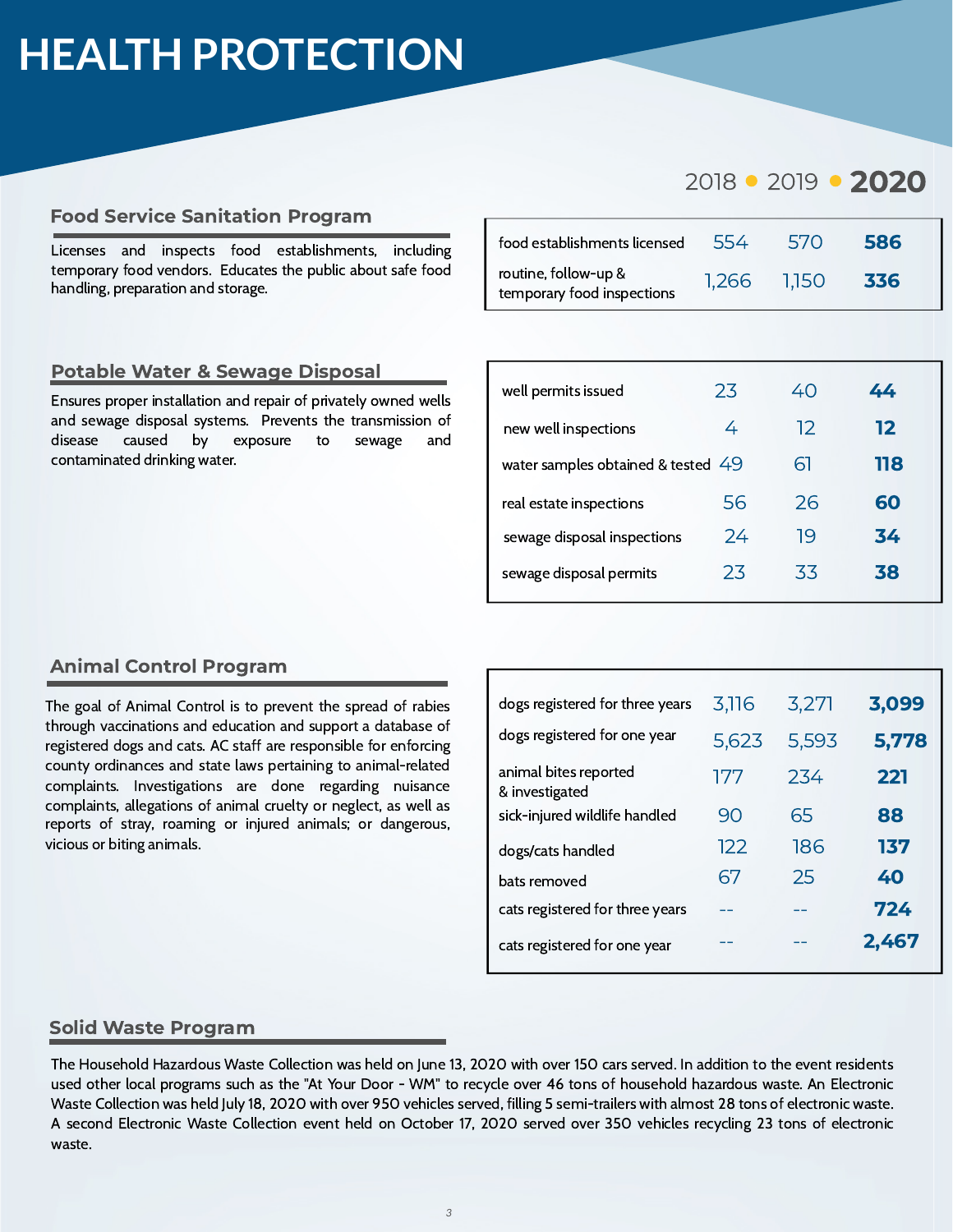# **COMMUNITY HEALTH & PREVENTION**

#### Family Case Management

Assists income eligible pregnant women, infants and young children to obtain the healthcare services and other assistance they may need to have a healthy pregnancy and promote the child's healthy development. We continue to encourage pregnant women to seek our services early in their pregnancy.

#### Women, Infants and Children (WIC) Supplemental Food & Nutrition Program

Helps meet the nutritional needs of income-eligible women who are pregnant, breastfeeding and infants and children under 5 years old through health and nutrition assessments and education, food vouchers to participating stores and breastfeeding support. Many working families and those who receive SNAP benefits also qualify for WIC services. Walk-ins are welcome.

#### Communicable Disease Program

The mission of the Communicable Disease Program is to promote a healthy community and prevent the spread of disease.

#### Adult & Travel Immunizations

Provides vaccines for preventable diseases to adults, including flu vaccines. Travel immunizations visits include a nurse consultation for recommended vaccines and country specific information.

#### Childhood Immunizations

Provides vaccines for preventable diseases to children, including flu vaccines. DCHD is a state approved Vaccine for Children (VFC) Program and provides free or low-cost vaccines to eligible children through 18 years. DCHD also provide immunizations to children who are covered by private health insurance which is then submitted electronically to their health insurance plan.

#### Tuberculosis Program

The mission of the Communicable Disease Program is to promote a healthy community and prevent the spread of disease.

| individuals served | 8.347 | 8.079 | 7,529 |
|--------------------|-------|-------|-------|
|                    |       |       |       |

2018 2019 2020

| average number of<br>1,399<br>1,124<br>1,342<br>active monthly clients |
|------------------------------------------------------------------------|
|------------------------------------------------------------------------|

| reportable diseases | 806   | 756   | 7,467 |
|---------------------|-------|-------|-------|
| case investigations | 1,062 | 1,008 | 7.638 |

| adult vaccines administered 2,291 | 2,272 586 |  |
|-----------------------------------|-----------|--|
|                                   |           |  |

| children immunized      | 3.633 | 2.476       | 835 |
|-------------------------|-------|-------------|-----|
| l vaccines administered | 9.127 | 5,742 1,635 |     |

| tuberculin skin tests                               |     |     |
|-----------------------------------------------------|-----|-----|
|                                                     | 956 | 855 |
| $\cdot$ administered and interpreted $\sqrt{1,214}$ |     |     |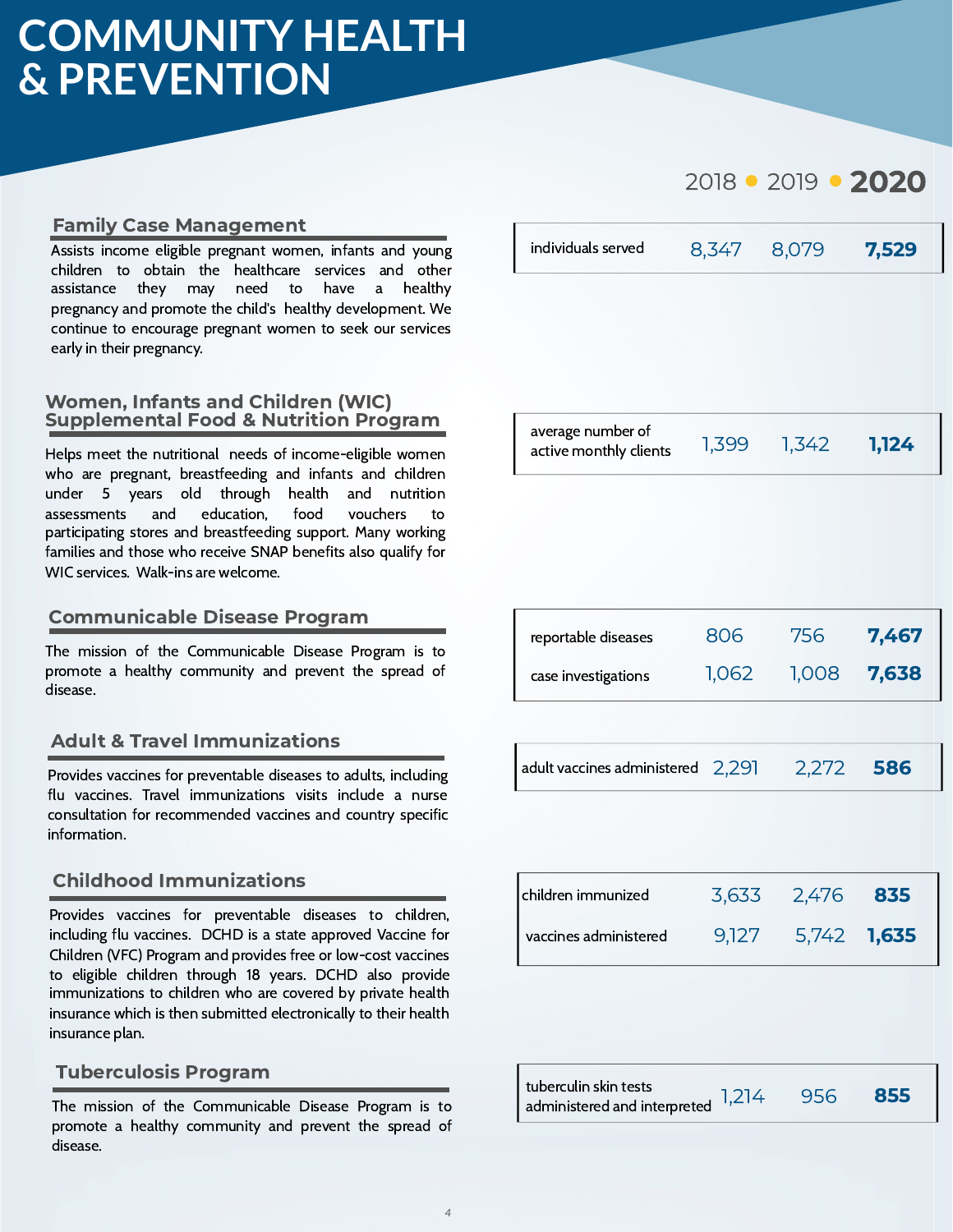# **COMMUNITY HEALTH & PREVENTION**

#### Vision & Hearing Screening Program

Screens children to identify and refer those who are in need of follow-up care.

#### Family Planning Program

Offers confidential non-nonjudgmental medical, educational and social services to males and females of childbearing age to support reproductive health and positive birth outcomes. All forms of birth control methods, including Long-Acting Reversible Contraceptive (LARC) are available. Testing and treatment for sexually transmitted infections including HIV testing.

#### Vital Records Program

As the DeKalb County Registrar, the DeKalb County Health Department has the responsibility of registering birth and death records in DeKalb County. Certified copies of certificates are issued by request.

#### Ryan White Case Management Program

Provides Medical Case Management services to HIV+ individuals and their families.

#### Drug Testing Services

Improves access for affordable urine drug screening for college programs, employers and the public.

#### Medical Cannabis Patient Program

Provides assistance with applications for the Medical Cannabis Patient Registry Program.

#### Healthcare Enrollment Assistance Program

Provides assistance with enrollment in the Health Insurance Marketplace and Medicaid. Funding for this program is made possible by the DeKalb County Community Mental Health Board.

### 2018 2019 2020

| hearing screenings | 4.757 | 3.897 | 1,608 |
|--------------------|-------|-------|-------|
| vision screenings  | 3.785 | 3277  | 1,427 |

| office visits | 2,045 | 1,858 | 1,486 |
|---------------|-------|-------|-------|
|---------------|-------|-------|-------|

| births registered                            | 967 | 963 | 941 |
|----------------------------------------------|-----|-----|-----|
| deaths registered<br>(medical and permanent) | 725 | 726 | 855 |

| , number of clients enrolled $\overline{43}$<br>(monthly average) | 45 | 45 |
|-------------------------------------------------------------------|----|----|
|                                                                   |    |    |

| 314<br>tests performed | 234 | 181 |
|------------------------|-----|-----|
|------------------------|-----|-----|

| submitted applications   26 | 248<br>114 |
|-----------------------------|------------|
|-----------------------------|------------|

| medicaid enrollments           | 233 | 216  | 222        |
|--------------------------------|-----|------|------------|
| marketplace applications $128$ |     | 150. | <b>116</b> |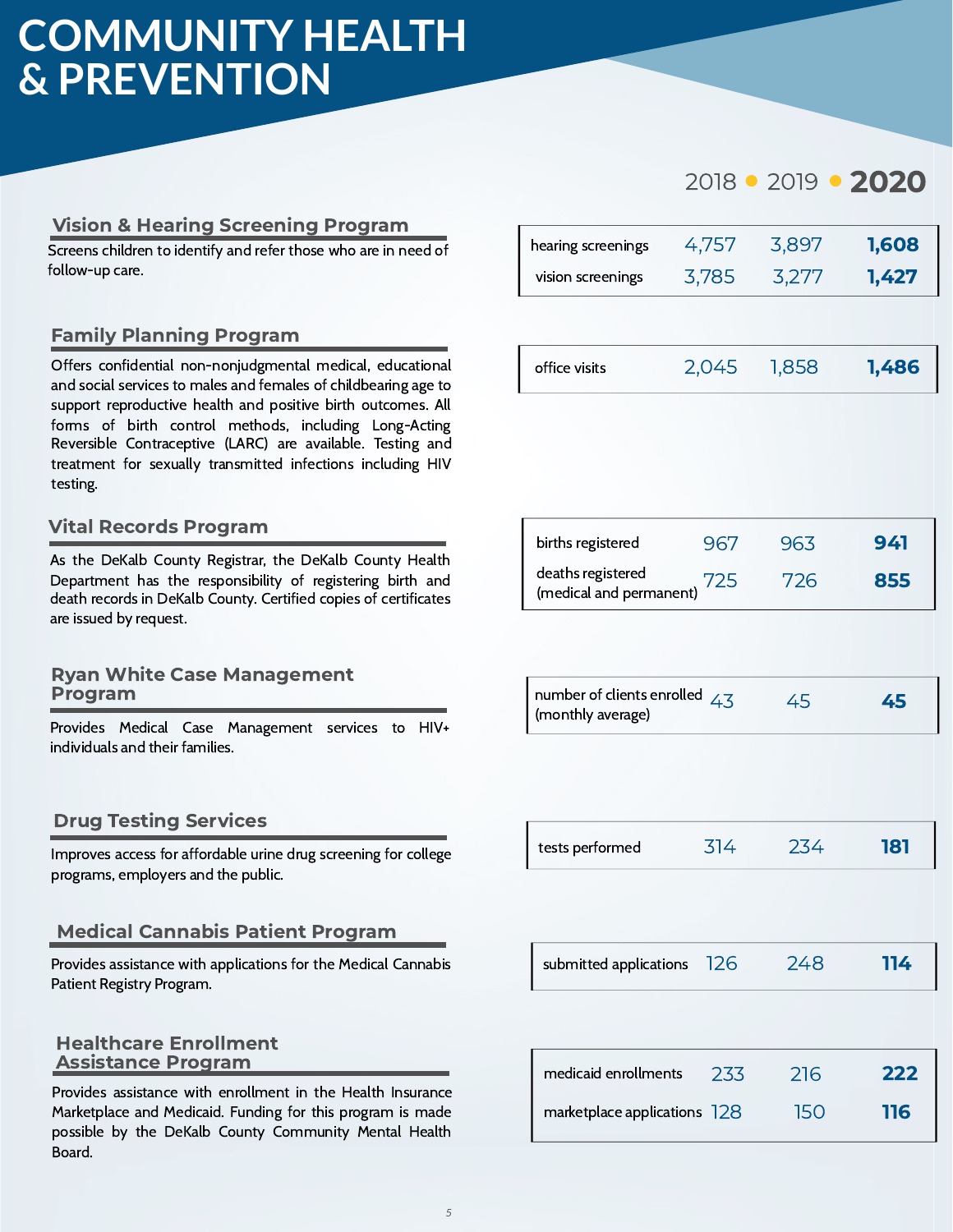## **Community Health Needs**.**Assessment** *Priority Highlights*

### **Maternal Child Health**

Initiative: Basics DeKalb County

DCHD applied for and was awarded funding from the Northwestern Medicine Community Benefit Grant to directly support activities under the Maternal and Child Health Priority area of the Community Health Improvement Plan. A portion of the funding was allocated to purchase board books for clients to take home to support Basics DeKalb County. Basics DeKalb County, based on the Boston Basics, is a set of five evidencebased nurturing practices that help all infants and toddlers thrive cognitively, socially and emotionally. Part of the funding was used to purchase breast pumps and tubing kits to support the medical-grade breastfeeding pump loan program to support breastfeeding for mothers of premature babies. These breast pumps and tubing kits are loaned to mothers in the WIC program to use for free. The rest of the funding was utilized to purchase car seats to be distributed to Family Case Management Clients. This initiative provides clients car seats who have no access to a safe car seat.

### **Behavioral Health**

#### Initiative: Trauma Informed System of Care

In March of 2020, DCHD staff on the DCHD's internal Trauma Action Team had the opportunity to attend a two-day training by the Alliance for Hope organization. The training was called "Strangulation, Childhood Trauma, Hope & Collaboration." This training focused on creating innovative and collaborative traumainformed care centered around hope to help meet the needs of individuals within the community. The training was a great opportunity to learn more about trauma-informed care but to also collaborate with many other agencies and individuals throughout DeKalb County.

DCHD has been on the journey of becoming a trauma-informed organization through adopting a traumainformed framework which utilizes SAMHSA's six key principles of a trauma-informed approach. The SAMHSA domains, phyical environment and policy, in the Trauma-Informed Framework process address staff trauma, self-care, and creating a physical environment that promotes a sense of safety. The COVID-19 pandemic has been a difficult time for Health Department staff which highlighted the importance of implementing and practicing trauma-informed care. Funds awarded from the Northwestern Medicine Community Benefit Grant allowed DCHD to purchase trauma-informed kits for each staff member to provide educational and self-care materials to help support the trauma-informed initiative.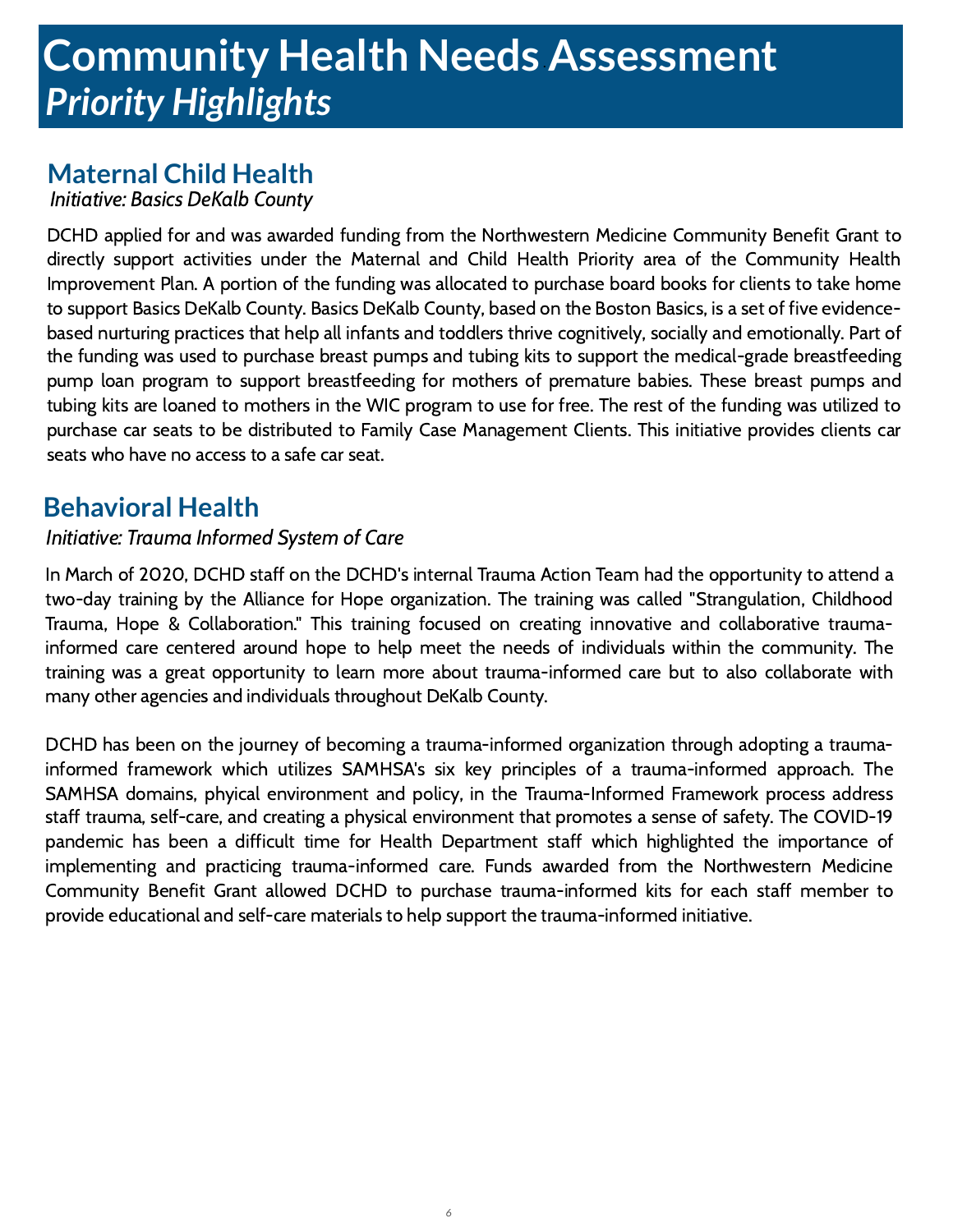# **FINANCIAL STATEMENT** (unaudited)



**2020 2019 2018** 

### *7*

**Expenditures** 2018-2020

**2020 2019 2018**